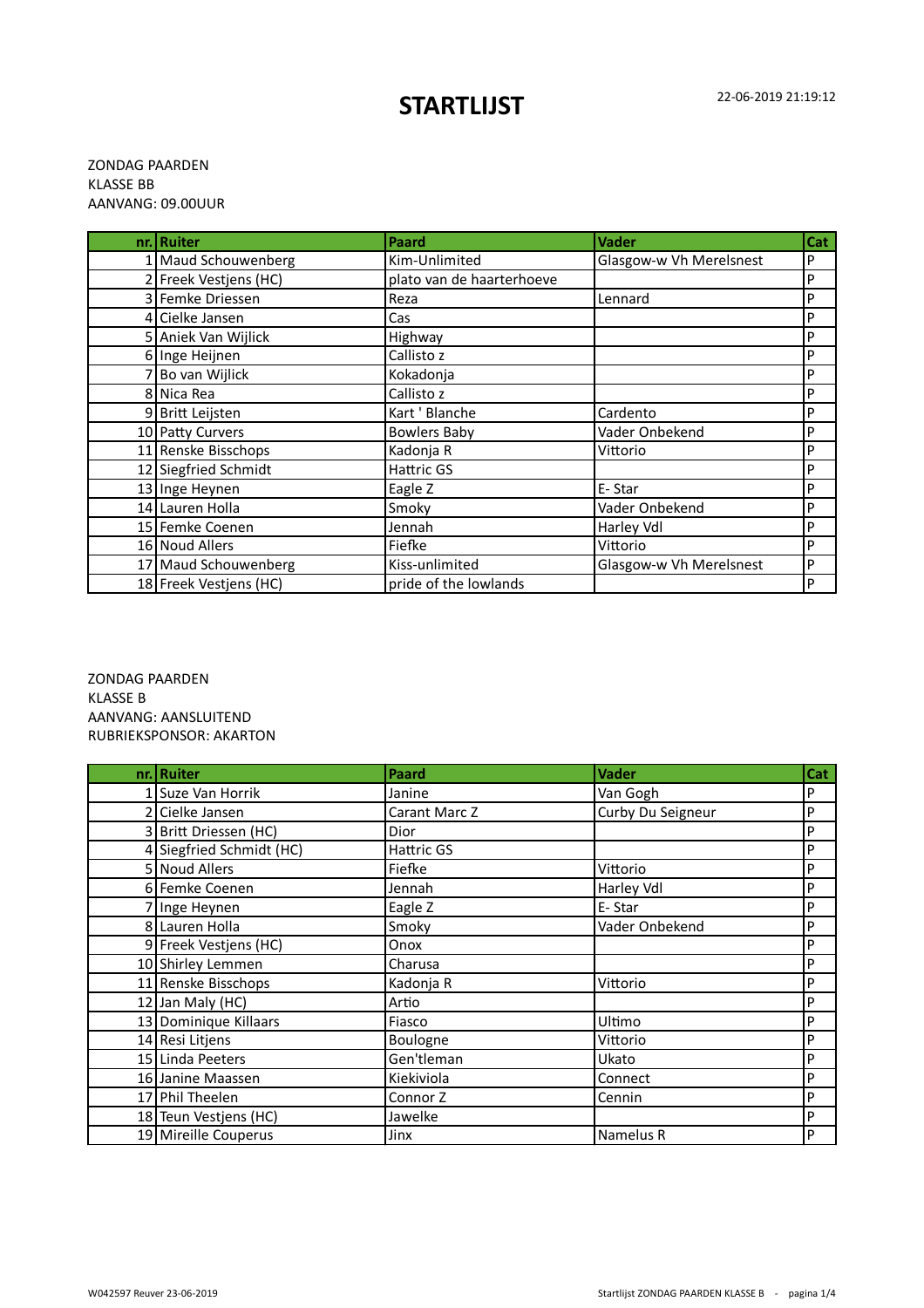| nr. Ruiter                | Paard                  | <b>Vader</b>          | Cat |
|---------------------------|------------------------|-----------------------|-----|
| 20 Vanessa Van Heesbeen   | Cuberdon Tivor Z       | Chellsini Z           | P   |
| 21 Priscilla Hartman (HC) | Joy van de Hees        |                       | P   |
| 22 Daniel Schmidt         | Okidokie GS            | Montreal              | P   |
| 23 Arne Delemarre         | Quanta Costa           | Quarz                 | P   |
| 24 Rik Van de Kruys       | Nacho                  | Nabab De Reve         | P   |
| 25 Eef Baeten             | Ittica                 | Zambesi               | P   |
| 26 Sharon Lemmen          | Korrigan De Tamerville | <b>Berlin</b>         | P   |
| 27 Hans Van Melick        | Inferno                | Harmony               | P   |
| 28 Kimberley De Greef     | Golden Lizzy           | Casall                | P   |
| 29 Sylvia Dorssers (HC)   | Jimmy choo             |                       | P   |
| 30 Danice Giesbertz       | Whoopi                 | Romantico li          | P   |
| 31 Teddy Sanders          | Felicia                | Indoctro              | P   |
| 32 Britt Driessen         | Purdey Z               | Pablo Van Berkenbroek | P   |
| 33 Cielke Jansen (HC)     | Isa                    |                       | P   |
| 34 Freek Vestjens (HC)    | Cassia                 |                       | P   |
| 35 Marieke Vervoort       | Jumero                 | El Primero            | P   |
| 36 Margot Nijssen         | Kesterfield            | Landino               | P   |

ZONDAG PAARDEN KLASSE L AANVANG: AANSLUITEND RUBRIEKSPONSOR: HOUWERS DAKWERKEN

| nr. Ruiter              | <b>Paard</b>              | <b>Vader</b>             | Cat - |
|-------------------------|---------------------------|--------------------------|-------|
| 1 Teun Vestjens         | Jawazaki                  | Carambole                | P     |
| 2 Ivo Steeghs           | Bella Garanta Z           | Big Star JR KZ           | P     |
| 3 Beau Schuttelaar (HC) | Cadiz                     |                          | P     |
| 4 Janine Maassen        | Hevade                    | Quasimodo Z              | P     |
| 5 Esther Roeven         | Jelectra                  | Toulon                   | P     |
| 6 Britt Driessen        | Purdey Z                  | Pablo Van Berkenbroek    | P     |
| 7 Dorien Boden (HC)     | Atlanta                   |                          | P     |
| 8 Sylvia Dorssers       | Jamerson                  | Kannan X-6261 Sbs        | P     |
| 9 Mans Buurman          | Hacarlos e                | Nabab De Reve            | P     |
| 10 Mireille Couperus    | Olanda van het Keizershof | Harley VDL               | P     |
| 11 Sem Van de Pas       | Terry Lady Z              | Tyson                    | P     |
| 12 Angelique Dohms      | Ippo Pippo                | Eldorado van de Zeshoek  | P     |
| 13 Anniek Vervoort      | Histique                  | <b>Bustique</b>          | P     |
| 14 Aniek Van Wijlick    | Weltina Z                 | Welthit Van De Hermitage | P     |
| 15 Hay Van Wijlick      | Chakira                   | Hemmingway               | P     |
| 16 Denise Janssen       | Funny Fastrade            | Viceroy T.               | P     |
| 17 Bo jenna Van Gils    | Newton Z                  | Nabab De Reve            | P     |
| 18 Joey Alberti         | Jauanda T                 | Don Diablo               | P     |
| 19 Priscilla Hartman    | Allstar                   | Andiamo                  | P     |
| 20 Dries Schreurs (HC)  | Arco                      |                          | P     |
| 21 Lisa Stroucken       | <b>CYRENAZ</b>            | Crowntano Z              | P     |
| 22 Manon Veekens        | Elsludine S               | Indoctro                 | P     |
| 23 Kylia Houben         | Captain Denver            | <b>Berlin</b>            | P     |
| 24 Lucienne Couperus    | Herena                    | Applaus                  | P     |
| 25 Teun Vestjens        | Justharr                  | Van Gogh                 | P     |
| 26 Ivo Steeghs          | Iranta                    | Namelus R                | P     |
| piste slepen            |                           |                          |       |
| 27 Beau Schuttelaar     | I'M Here                  | Carambole                | P     |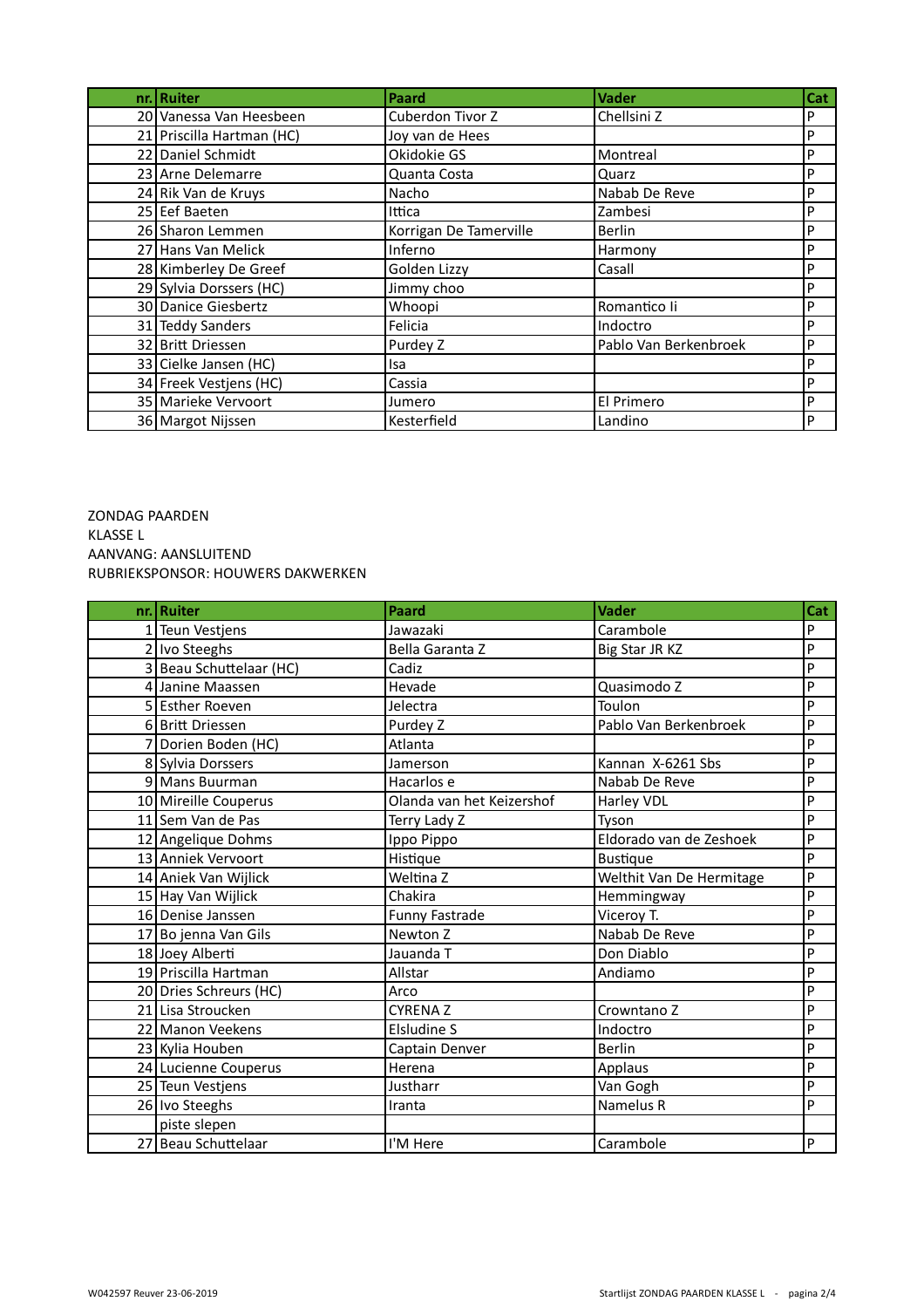| nr. Ruiter                  | <b>Paard</b>          | <b>Vader</b>        | Cat |
|-----------------------------|-----------------------|---------------------|-----|
| 28 Jan Maly                 | Joy For Ever          | Andiamo             | P   |
| 29 Whitney Stinges          | Illenore              | Indoctro            | P   |
| 30 Britt Muijselaar         | Hashtag               | Zandor Z            | P   |
| 31 Mariana Heijmans         | Carla                 | Connor              | P   |
| 32 Tobias Luikens           | Hazel                 | If Ever 111         | P   |
| 33 Minouk Franssen          | Fadonja               | Zirocco Blue        | P   |
| 34 Ruud Houben              | Elvina H              | Ustinov             | P   |
| 35 Inge Heynen              | Levista Z             |                     | P   |
| 36 Suze Van Horrik          | Hailey                | Numero Uno          | P   |
| 37 Femke Coenen             | <b>Electric Dream</b> | Applaus             | P   |
| 38 Sylvia Dorssers          | Dijkerhoeve's Feloma  | Vittorio            | P   |
| 39 Mireille Couperus        | Jim Beam              | Douglas             | P   |
| 40 Mans Buurman             | Indiana               | Canabis             | P   |
| 41 Sem Van de Pas           | Joviality             | Warrant             | P   |
| 42 Khalifah al Dabbous (HC) | Ulke de la rouge      |                     | P   |
| 43 Dorien Boden (HC)        | El capone             |                     | P   |
| 44 Janine Maassen           | Jelena                | Harley Vdl          | P   |
| 45 Joey Alberti (HC)        | Quintero              |                     | P   |
| 46 Angelique Dohms          | Just In Time Gs       | El Primero          | P   |
| 47 Nadine Latiers           | <b>Butterfly</b>      |                     | P   |
| 48 Freek Vestjens           | Hypos-s               | Tornesch            | P   |
| 49 Megan Burhenne (HC)      | Faline                |                     | P   |
| 50 Kimberley De Greef       | Hinde belle           | <b>Quality Time</b> | P   |
| 51 Teun Vestjens            | Juck                  | Vader Onbekend      | P   |
| 52 Ivo Steeghs (HC)         | Hanja blh             | Vittorio            | P   |

ZONDAG PAARDEN KLASSE M AANVANG: AANSLUITEND RUBRIEKSPONSOR: THIJSSEN EMANS

| nr. Ruiter                | <b>Paard</b>      | <b>Vader</b>        | Cat |
|---------------------------|-------------------|---------------------|-----|
| 1 Teun Vestjens           | Illusion          | Dollar Dela Pierre  | P   |
| 2 Freek Vestjens          | Hypos-s           | Tornesch            | P   |
| 3 Ivo Steeghs             | Hanja blh         | Vittorio            | P   |
| 4 Beau Schuttelaar        | Irene             |                     | P   |
| 5 Megan Burhenne          | Faline            |                     | P   |
| 6 Ron Theelen             | Condor            | Commander           | P   |
| 7 Kevin Steeghs           | Imero             | El Primero          | P   |
| 8 Ingrid Jakobsen         | idesto            | Modesto             | P   |
| 9 Roy Hendriks            | Rakker            |                     | P   |
| 10 Nina Wester            | Nyons Z           | <b>Napels</b>       | P   |
| 11 Peter Houtvast         | Cultura's Canzy Z | Commander           | P   |
| 12 Eef Baeten             | Holliewood        | Nabab de Reve       | P   |
| 13 Dorien Boden (HC)      | El capone         |                     | P   |
| 14 Jo-elle Jorissen       | Carrera Z         |                     | P   |
| 15 Jeffrey Schmitz        | I Fly JS          | Emillion            | P   |
| 16 Salvador Ferreira (HC) | Quirados Z        |                     | P   |
| 17 Alica Feiter           | Campari Sun       | Cassineto           | P   |
| 18 Koen Dijk              | Amanda            | Gentleman           | P   |
| 19 Inge Heynen            | Fantasy           | <b>Quality Time</b> | P   |
| 20 Rik Haves              | <b>Beauty SR</b>  | Carolus 210034486   | P   |